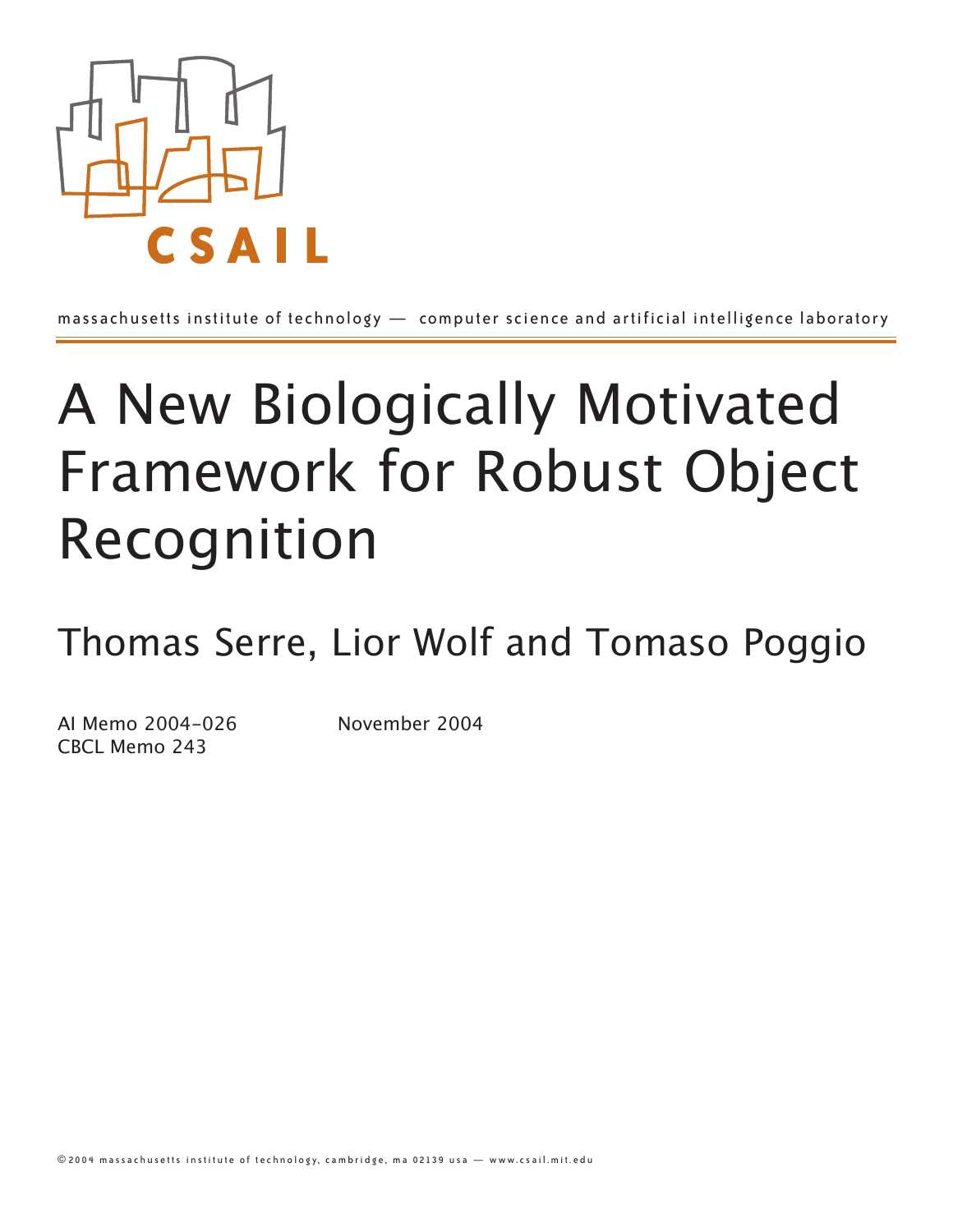## **Abstract**

In this paper, we introduce a novel set of features for robust object recognition, which exhibits outstanding performances on a variety of object categories while being capable of learning from only a few training examples. Each element of this set is a complex feature obtained by combining position- and scale-tolerant edge-detectors over neighboring positions and multiple orientations.

Our system – motivated by a quantitative model of visual cortex – outperforms state-of-the-art systems on a variety of object image datasets from different groups. We also show that our system is able to learn from very few examples with no prior category knowledge. The success of the approach is also a suggestive plausibility proof for a class of feed-forward models of object recognition in cortex. Finally, we conjecture the existence of a *universal* overcomplete dictionary of features that could handle the recognition of all object categories.

Copyright ©Massachusetts Institute of Technology, 2004

This report describes research done at the Center for Biological & Computational Learning, which is in the McGovern Institute for Brain Research at MIT, as well as in the Dept. of Brain & Cognitive Sciences, and which is affiliated with the Computer Sciences & Artificial Intelligence Laboratory (CSAIL).

This research was sponsored by grants from: Office of Naval Research (DARPA) Contract No. MDA972-04-1-0037, Office of Naval Research (DARPA) Contract No. N00014-02-1-0915, National Science Foundation (ITR/IM) Contract No. IIS-0085836, National Science Foundation (ITR/SYS) Contract No. IIS-0112991, National Science Foundation (ITR) Contract No. IIS-0209289, National Science Foundation-NIH (CRCNS) Contract No. EIA-0218693, National Science Foundation-NIH (CRCNS) Contract No. EIA-0218506, and National Institutes of Health (Conte) Contract No. 1 P20 MH66239-01A1. Additional support was provided by: Central Research Institute of Electric Power Industry, Center for e-Business (MIT), Daimler-Chrysler AG, Compaq/Digital Equipment Corporation, Eastman Kodak Company, Honda R& D Co., Ltd., ITRI, Komatsu Ltd., Eugene McDermott Foundation, Merrill-Lynch, Mitsubishi Corporation, NEC Fund, Nippon Telegraph & Telephone, Oxygen, Siemens Corporate Research, Inc., Sony MOU, Sumitomo Metal Industries, Toyota Motor Corporation, and WatchVision Co., Ltd.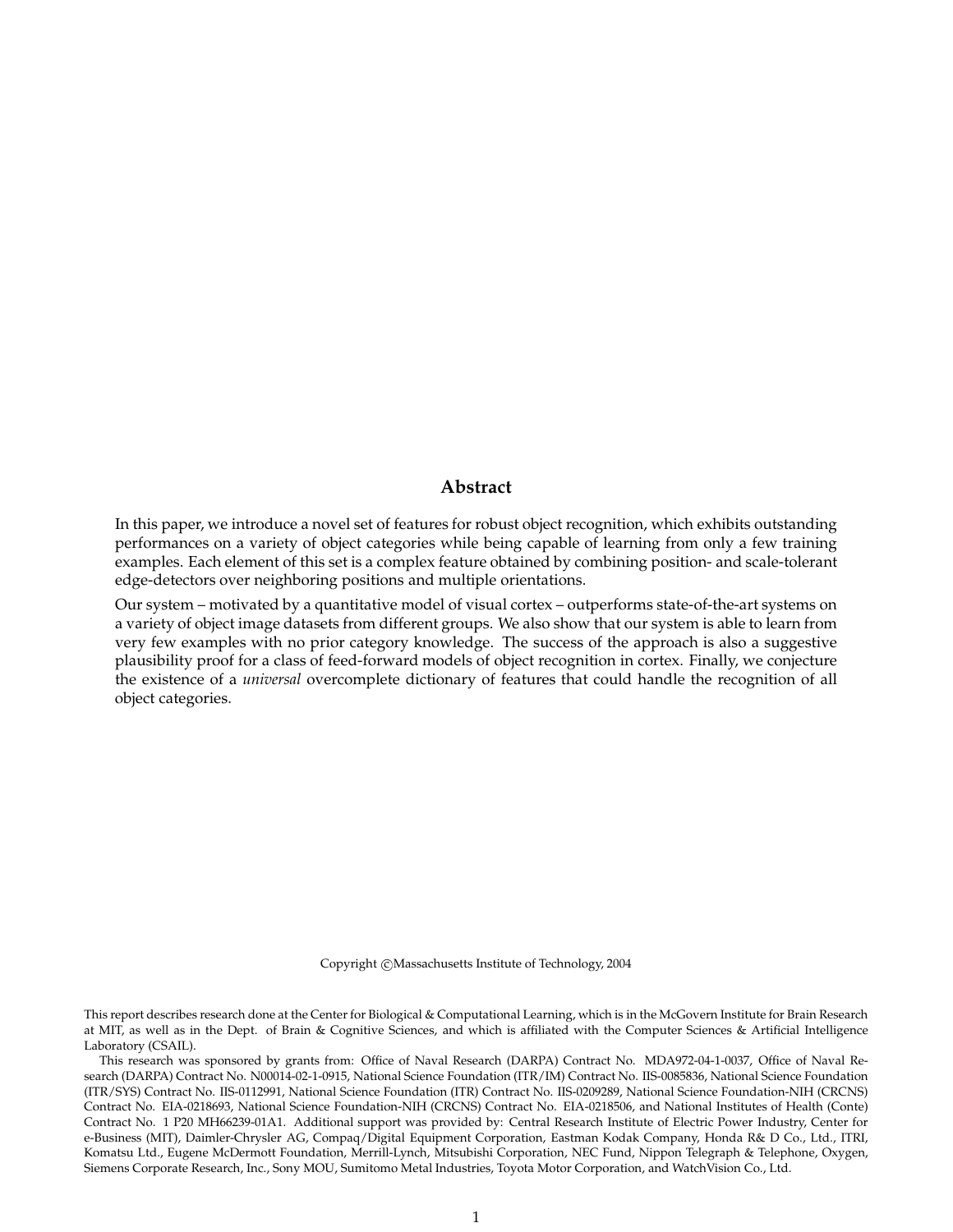### **1 Introduction**

Most state-of-the-art object recognition systems appear to be hand-crafted and heuristically optimized for one object category, *i.e.,* faces [1–3], cars [2] or pedestrians [4]. Typically these systems require a large number of segmented training examples. This is in sharp contrast with primates' ability to learn to categorize objects from only very few unsegmented examples.

Recently, systems have been presented that can learn to recognize many objects (one at a time) using an unsegmented training set [5, 6]. These methods recognize highly informative object components and their spatial relations called *constellations*. Not only did those methods achieve good performance but were also shown to work with a very small training set containing few positive examples [6]. Yet another striking difference between these recent systems and the state-ofthe-art single-object-recognition systems (*e.g.,* MERL's AdaBoost-based face and pedestrian detection systems, or MobileEye's SVM-based car detection system) is that they use generative (Bayesian) algorithms.

In this work we present a system that is simpler than constellation models [5, 6]: it uses discriminative methods and does not make use of any local object geometry. Yet it is able to learn from very few examples and to perform significantly better than all other systems we have tested. Our system first computes a set of biologicallyinspired C2 features learned from the positive training set. We then run a standard classifier on the vector of features obtained from the input image. We report results using both linear SVM and gentleBoost. Since the source codes are readily available, our results should be easy to reproduce and extend.

**Other existing features.** Hierarchical approaches to generic object recognition have become increasingly popular over the years. They have been shown to outperform non-hierarchical single template (holistic) object recognition approaches on a variety of object recognition tasks (*e.g.,* face-detection [7]). Recognition is usually done in two steps: target features (also called components [4, 7], parts [8] or fragments [9]) are first computed and then passed to a combination classifier for final analysis. Constellation models using generative methods have been proposed in [5, 6, 8]. A robust facedetection system was built with a two-layer SVM system in [7] and variants of boosting algorithms were presented for fast face-detection [3] and multi-class [10] object recognition approaches.

One limitation of those template-matching-based features is that they do not capture adequately variations in the object appearance: they are very selective for a target shape but lack invariance with respect to object transformations. At the other extreme, histogram-based descriptors [11, 12] have been shown to be very robust with respect to object transformations. The SIFT features [11], for instance, have been shown to excel in the redetection of a previously seen object under new image transformations.

However, as we confirmed experimentally (see section 4), with such degree of invariance, it is very unlikely that those features could perform well on a generic object recognition task. We here propose a new set of features that exhibit just the right trade-off between invariance and selectivity. They are much more flexible than components [4] or fragments [9] and more selective than local descriptors. Though they are not strictly invariant to rotation, invariance to rotation can be introduced via the training set (*e.g.,* by introducing rotated versions of the original input).

**Biological visual systems as guides.** Because humans and primates outperform in almost any measure the best machine vision systems, building a system that emulates object recognition in cortex has always been an attractive idea. However, for the most part, the use of visual neuroscience in computer vision has been limited to a justification of Gabor filters. No real attention has been given to biologically plausible features of higher complexity. While mainstream computer vision has always been inspired and challenged by human vision, it seems to never have advanced past the very first stage of processing in the simple cells of  $V1$ . Models of biological vision [13–16] have not been extended to deal with real-world object recognition tasks and tested on them.

**The standard model of visual cortex.** Our system follows *the standard model* of object recognition in primate cortex [17]. The model itself attempts to summarize in a quantitative way what most visual neuroscientists generally agree on: the first few hundred milliseconds of visual processing in primate cortex follows a mostly feed-forward hierarchy. At each stage, the receptive field of the neuron (*i.e.,* the part of the visual field that could potentially elicit a neuron's response) tends to get larger along with the complexity of its preferred stimuli (*i.e.,* the set of stimuli that are susceptible to elicit a neuron's response).

In its simplest form, the standard model consists of four layers of computational units where *simple* S units alternate with *complex* C units. The S units combine their inputs with Gaussian-like tuning to increase object selectivity. The C units pool their inputs through a maximum operation, thereby introducing invariance to scale and translation. The standard model has been able to duplicate quantitively the generalization properties exhibited by neurons in inferotemporal monkey cortex (the so-called view-tuned units) that remain highly selective for particular objects (a face, a hand, a toilet brush) while being invariant to range of scales and positions.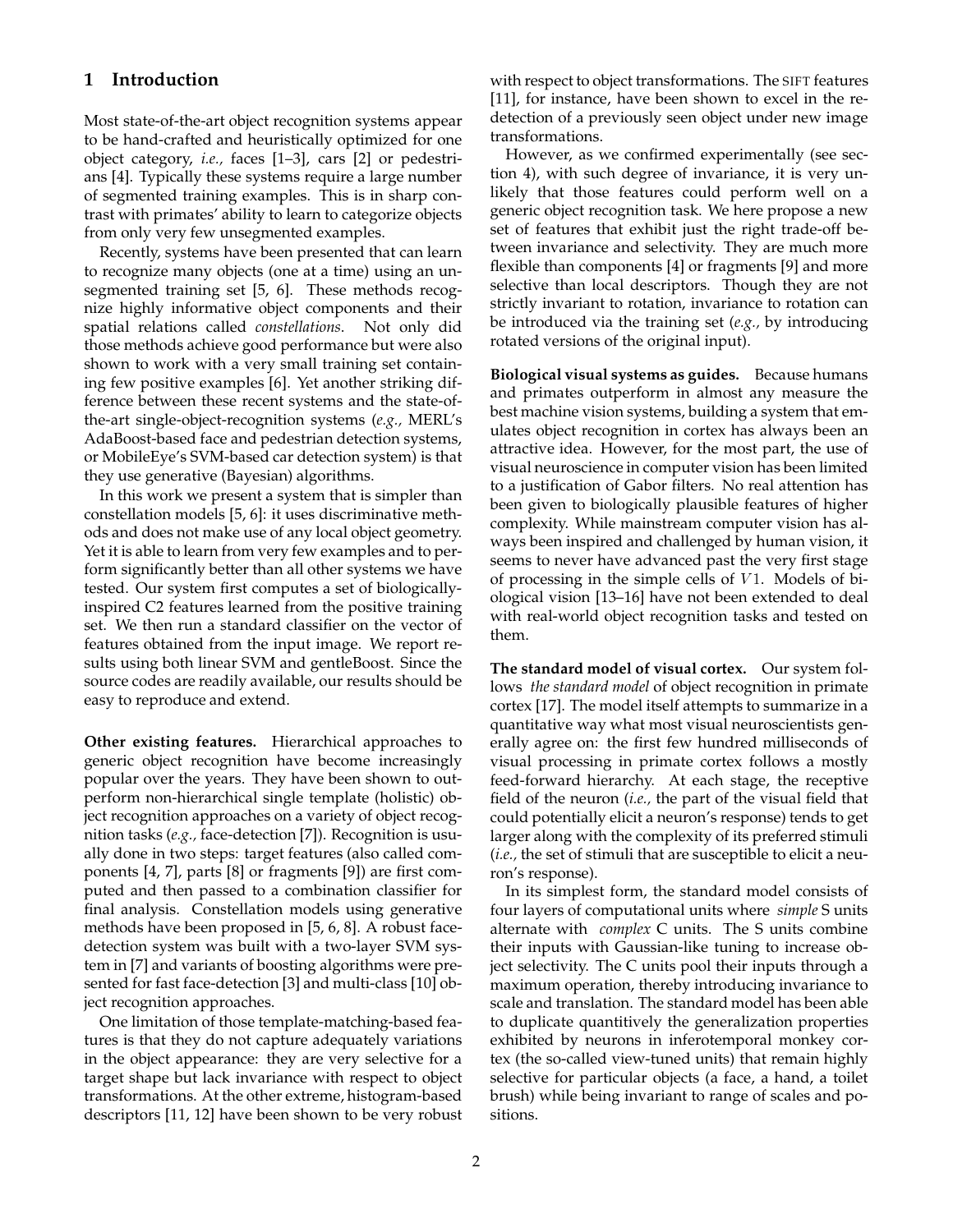The standard model in its simplest version [15] used a very simple *static* dictionary of features. It was suggested that features from the third and higher layer in the model should instead be learned from visual experience. We have extended the standard model by showing how to learn a vocabulary of visual features from images and applying it to the recognition of real-world object categories.

# **2 The C2 features**

It is important to stress that biology imposes strong constraints on our system architecture: consistent with the standard view in neuroscience, our architecture is feedforward and does not involve image scanning over all positions and sizes, the standard approach in computer vision. It also limits the basic operations that can be performed by individual units.

Our system is summarized in Fig. 1: the first two layers correspond to primate primary visual cortex, V1, *i.e.,* the first visual cortical stage, which contains simple (S1) and complex (C1) cells [18]. The S1 responses are obtained by applying to the input image a battery of Gabor filters, which can be described by the following equation:

$$
G(x,y) = \exp\left(-\frac{(X^2 + \gamma^2 Y^2)}{2\sigma^2}\right) \times \cos\left(\frac{2\pi}{\lambda}X\right),\,
$$

where  $X = x \cos \theta + y \sin \theta$  and  $Y = -x \sin \theta + y \cos \theta$ .

We adjusted the four filters parameters, *i.e.,* orientation  $\theta$ , aspect ratio  $\gamma$ , effective width  $\sigma$ , and wavelength  $\lambda$ , so that S1 units tuning profiles match those of V1 parafoveal simple cells. This was done by first sampling the space of the parameters and then generating a large number of filters. We applied those filters to stimuli commonly used to assess V1 neurons' tuning properties [18] (*i.e.,* gratings, bars and edges). After removing filters that were incompatible with biological cells [18], we were left with a final set of 16 filters at 4 orientations (see table 1).

The next stage  $- C1 -$  corresponds to complex cells which show some tolerance to shift and size: complex cells tend to have larger receptive fields (twice as large as simple cells), respond to oriented bars or edges anywhere within their receptive field [18] (shift invariance) and tend to be more broadly tuned than simple cells [18] (scale invariance). Modifying the original Hubel  $\&$ Wiesel proposal for building complex cells from simple cells through pooling, Riesenhuber & Poggio proposed a max-like pooling operation for building position and scale tolerant C1 units. In the meantime, experimental evidence in favor of the max operation has appeared [19, 20]. Again, parameters governing this pooling operation were set so that C1 units match complex cells' tuning properties as measured experimentally (see table 1).

#### **Given an input image, perform the following steps:**

**S1:** Apply a battery of Gabor filters to the input image. The filters come in 4 orientations  $\theta$  and 16 scales s (see table 1). Obtain  $16 \times 4 = 64$  maps  $(S1)_{\theta}^{s}$  that are are arranged in 8 *bands* (*e.g.,* band 1 contains filters outputs of size 7 and 9, in all four orientations).

**C1:** For each *band*, we take the max over scales and positions: each band member is sub-sampled by taking the max over a grid with cells of size  $N^{\Sigma}$  first and the max between the two members second, *e.g.,* for band 1, a spatial max is taken over an  $8 \times 8$  grid first and then across the two scales (size 7 and 9).

Note: We do not take a max over different orientations, hence, each band  $(C1)^{\Sigma}$  contains 4 orientation maps.

**During training Only:** Extract <sup>K</sup> patches  $P_{i=1,...K}$  of various sizes  $n_i \times n_i$  and all four orientations (thus containing  $n_i \times n_i \times 4$  elements) from the  $(C1)^{\Sigma}$  maps from all training images.

**S2:** For image patches <sup>X</sup> at all positions from C1 image  $(C1)^{\Sigma}$ , compute:  $Y = \exp(-\gamma ||X - P_i||^2)$  for each band and each  $P_i$  independently. Obtain the S2 maps  $(S2)^2_i$ .

**C2:** Compute the max over all positions and scales for each patch  $P_i$  and obtain shift and scale invariant C2 features  $(C2)_i$ , for  $i = 1 \dots K$ .

**Figure 1:** Computing the C2 features.



**Figure 2:** How scale and position tolerance is gained at the C1 level: Each C1 unit receives inputs from S1 units at the same orientation (e.g., 0<sup>o</sup>) arranged in *bands*. For each orientation, a band  $\Sigma$  contains S1 units in two different sizes and various positions (grid cell of size  $N^2 \times N^2$ ). From each grid cell (see left side) we obtain one measurement by taking the maximum over all positions: this allow the C1 unit to respond to an horizontal bar anywhere within the grid, thus providing a translation-tolerant representation. Similarly, taking a max over the two sizes (see right side), enables the C1 unit to be more tolerant to changes in scale.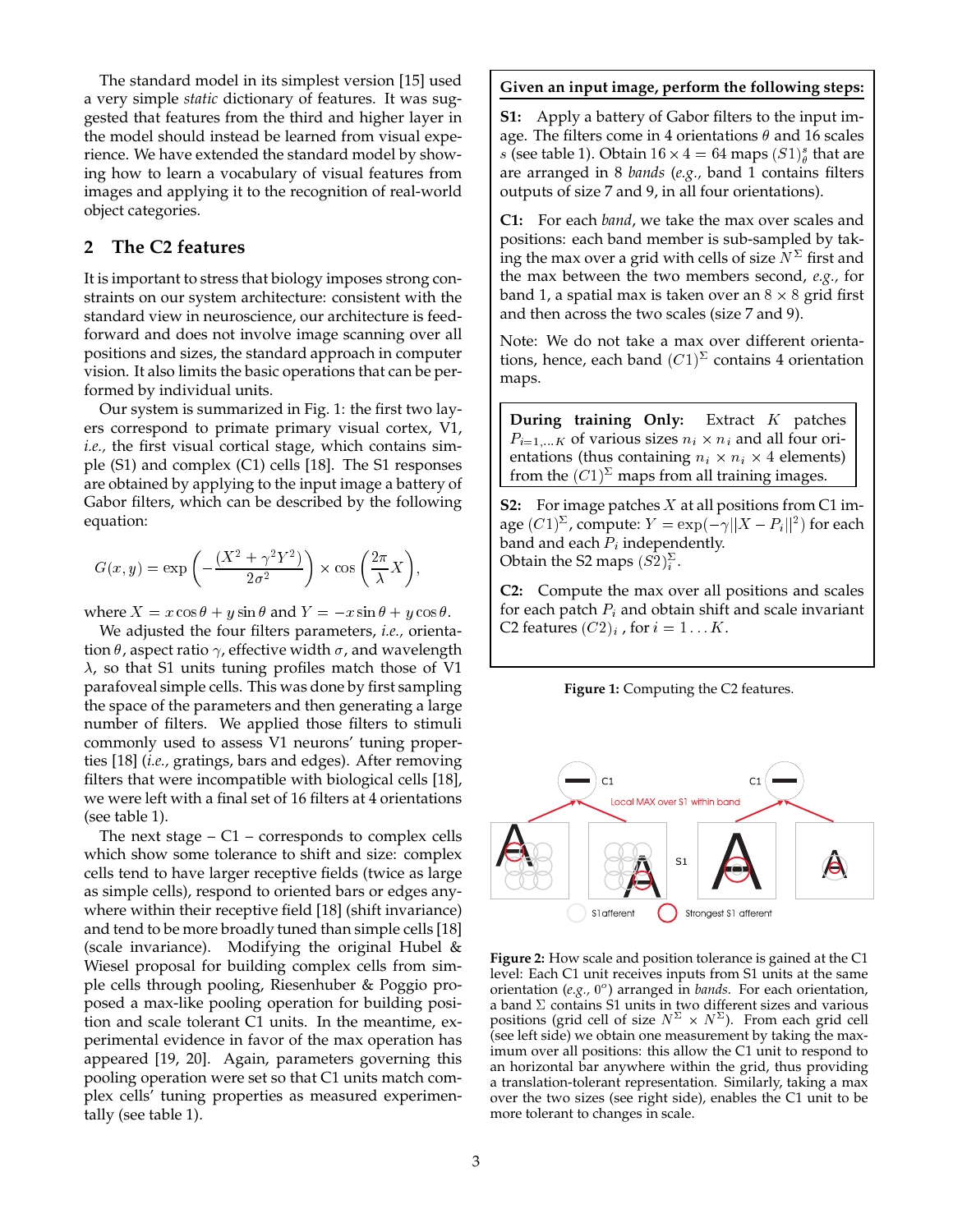| Band $\Sigma$            |                                                                                          | 2          | 3         | 4           | 5              | 6           | 7           | 8              |
|--------------------------|------------------------------------------------------------------------------------------|------------|-----------|-------------|----------------|-------------|-------------|----------------|
| filters sizes s          | 7 & 9                                                                                    | $11 \& 13$ | 15 & 17   | 19 & 21     | 23 & 25        | 27 & 29     | 31 & 33     | 35 & 37        |
| effective width $\sigma$ | 2.8 & 3.6                                                                                | 4.5 & 5.4  | 6.3 & 7.3 | 8.2 & 9.2   | $10.2 \& 11.3$ | 12.3 & 13.4 | 14.6 & 15.8 | 17.0 & 18.2    |
| wavelength $\lambda$     | 3.5 & 4.6                                                                                | 5.6 & 6.8  | 7.9 & 9.1 | 10.3 & 11.5 | 12.7 & 14.1    | 15.4 & 16.8 | 18.2 & 19.7 | $21.2 \& 22.8$ |
| grid size $N^{\Sigma}$   | 8                                                                                        | 10         | 12        | 14          | 16             | 18          | 20          | 22             |
| orientation $\theta$     | 0; $\frac{\pi}{4}$ ; $\frac{\pi}{2}$ ; $\frac{3\pi}{4}$                                  |            |           |             |                |             |             |                |
| patch sizes $n_i$        | $4 \times 4$ , $8 \times 8$ , $12 \times 12$ , $16 \times 16$ ( $\times 4$ orientations) |            |           |             |                |             |             |                |

**Table 1:** Summary of parameters used in our implementation (see also Fig 1 and accompanying text).

Fig. 2 illustrates how pooling from S1 to C1 is done. For instance, consider the first band:  $\Sigma = 1$ . For each orientation, it contains two S1 maps: the one obtained using a filter of size 7, and the one obtained using a filter of size 9. Note that both of these S1 maps have the same dimensions. In order to obtain the C1 responses, these maps are sub-sampled using a grid cell of size  $N^{\Sigma} \times N^{\Sigma} = 8 \times 8$ . From each grid cell we obtain one measurement by taking the maximum of all 64 elements. As a last stage we take a max over the two scales, by considering for each cell the maximum value from the two maps. This process is done for each of the four orientations and each scale band independently.

*In our new version of the standard model the subsequent S2 stage is where learning occurs.* A large pool of *patches* of various sizes and at random positions are extracted from a target set of images at the level of the C1 layer for all orientations*, i.e.,* a patch  $P$  of size  $n \times n$  contains  $n \times n \times 4$  elements. The training process ends by setting each of those patches as *prototypes* or *centers* of the S2 units (at each position and scale) which behave as radial basis function (RBF) units during recognition. This is consistent with well-known neurons' response properties in primate inferotemporal cortex [21] and seems to be the key property for learning to generalize in the visual and motor systems **??**. Each S2 unit response depends in a Gaussian-like way on the Euclidean distance between a new input and the stored prototype.

An important question for both neuroscience and computer vision regards the choice of the unlabeled target set from which to learn – in an unsupervised way – this vocabulary of visual features. In the remainder of this paper, features are learned from the positive training set for each object, but the reader can refer to section 6 for a discussion on how features can be learned from natural images.

Our final set of shift and scale invariant C2 responses is computed by taking a global max over all scales and positions for each S2 type at each position on the S2 lattice. This results in as many C2 features as patches we extracted during the learning stage. Finally, in the computer system described here, the C2 responses to a new input image are passed to a classifier for final analysis .

### **3 Experimental Setup**

To demonstrate the quality of the C2 features, we compared their performances – when used as inputs to a classifier – with other systems on a variety of databases. Datasets that were available online at www.vision.caltech.edu include five (Caltech) databases (*i.e.,* frontal-face, motorcycle, rear-car and airplane datasets from [5] and a leaf dataset from [8]) and a 101-object database from [6]. We also considered two more challenging datasets: a near-frontal  $(\pm 30^\circ$  ) face dataset from [7] provided by Heisele *et al.* and a new multi-view car dataset that we collected. Fig. 4 shows some sample image patterns taken from the car and the face dataset.

For the Caltech datasets, positive training and test sets were generated using the splits provided by Fergus *et al.* . The negative training and test sets were randomly generated from the same background images as in [5]. All results we report for the 101-object category were generated with 10 random splits each using 50 training and 50 test negative examples from the same background image category as in [6]. For testing, we also used 50 positive test examples and experimented with different training set sizes (1, 3, 15, 30). All splits for the near-frontal face database were identical to the ones used in [7].

The face dataset contains about 6,900 positive and 13,700 negative images for training and 427 positive and 5,000 negative images for testing. The car dataset contains 4,000 positive and 1,600 negative training examples and 1,700 test examples (both positive and negative). Although *benchmark algorithms* were trained on the full sets and the results reported accordingly, our system only used a subset of the training sets (500 examples of each class only).

While it would be straightforward to match our final classifier with prefrontal (PFC) cortex and C2 units with anterior inferotemporal (AIT) cortex [15, 22], it is more difficult to commit to a brain area for S2 units. Considering their size and complexity, they could be located in V4 and/or posterior inferotemporal (PIT) cortex. This reflects the lack of a precise characterization for neurons in intermediate brain areas, *i.e.,* between primary visual cortex (S1 and C1 layers) and AIT (C2 layer).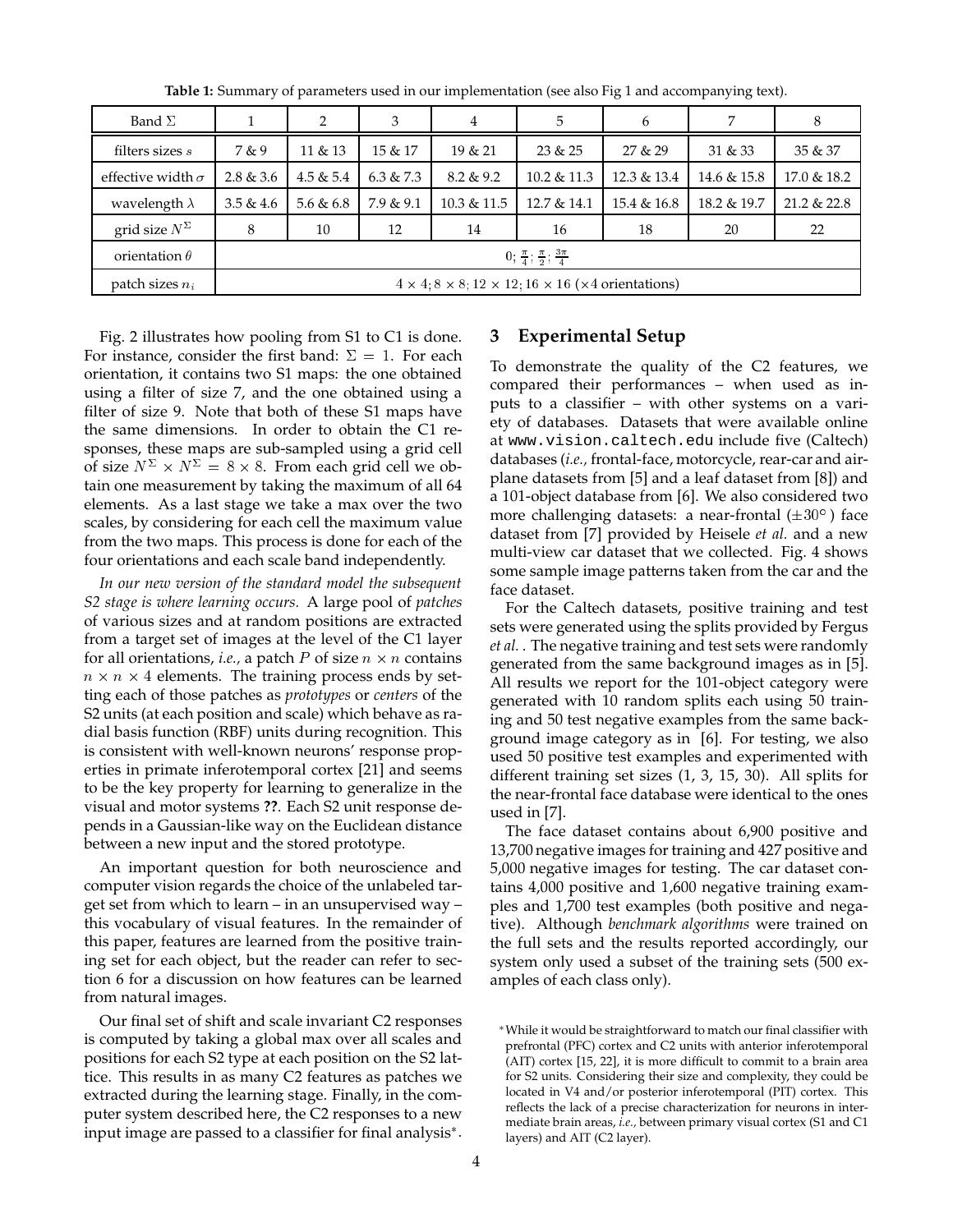

**Figure 3:** Examples of learned features (first 5 features returned by gentleBoost for each category). Each ellipse characterizes a C1 afferent at matching orientation, while color encodes for response strength.

It is important to point out that those two datasets are challenging. The face patterns used for testing are a subset of the CMU PIE database which contains a large variety of faces under extreme illumination conditions (see [7]). The test non-face patterns were selected by a low-resolution LDA classifier as the most similar to faces (the LDA classifier was trained on an independent  $19 \times 19$  low-resolution training set). The car database was created by taking street scene pictures in the Boston area. Numerous vehicles (including SUVs, trucks, buses, *etc* ) were manually labeled from those images to form a positive test set. Random image patterns at various scales that were not labeled as vehicles were extracted and used as a negative test set. For benchmarking this dataset, we implemented a fragment-based gentleBoost algorithm as in [10], as well as a gray-value single-template linear SVM.

As a preprocessing step to our system, we normalized images in size: all images from the Caltech web site were rescaled to be 140 pixels in height (width was rescaled accordingly so that the image aspect ratio was preserved) and converted to gray values. Images from the face database [7] were all 70  $\times$  70 pixels and images from the car database were scaled down to  $120 \times 120$ pixels.

In the remainder of this paper, to make past and future comparisons with other systems easier, we report two accuracy measures for our system: the Receiver Operator Characteristic area (*Area* in Fig. 5) that corresponds to the area under the curve and the error rate at equilibrium point (*Eq pt* in Fig. 5), *i.e.,* when the false positive rate equals the miss rate, since both measures are reported in the literature equally frequently.



**Figure 4:** Examples taken from our difficult multi-view car dataset and the difficult face datasets used in [7].

#### **4 Results**

Figure 5 contains a summary of the performance exhibited by the C2 features used in conjunction with linear SVM (*C2 + (linear) SVM*) and gentleBoost [3] (*C2 + gentleBoost*) for various datasets, along with published results from other systems (*Benchmark algorithms*). Results obtained with the C2 features are consistently higher than those previously reported on all the datasets we tested: the leaf database [8], rear-car, frontal-face, motorcycle and airplane datasets [5], as well as two more challenging datasets, that is, the nearfrontal ( $\pm 30^{\circ}$  rotation) face dataset [7] and a newly introduced multi-view car database.

As Fig. 6 (left) shows, after a critical number of C2 features (about 100), performances do not depend strongly on the number of features. For this experiment we first created a set of 10; <sup>000</sup> features total and randomly selected subsets of various sizes. The results shown are the average of 10 independent runs. As evident, performance could still be improved when allowing more features (*e.g.,* the whole set of 10,000), but reasonable performance can be obtained even with 50 features.

Our system seems to outperform the componentbased system presented in [7] using a hierarchy of SVMs on the difficult face database. It also seems to outperform a system similar to [10] based on Ullman's features [9] and gentleBoost on the difficult car database (though it was trained using a much smaller training set). For illustration, we show on Fig. 6 (right), the ROC curves for both systems (C2-based and fragment-based with gentleBoost) and a single-template linear SVM.

Fig. 7 and 8 summarize the results we obtained on the 101-object database. For each object category, we generated positive training sets of sizes 1, 3, 6, 15 and 30 as in [6] (10 random splits for each). The negative training sets, and the test sets (both positive and negative) all contained 50 examples randomly selected. Fig. 7 (left) shows the C2 features-based system's performances (with gentleBoost) on the same datasets as the ones used by Li *et al.* for illustration.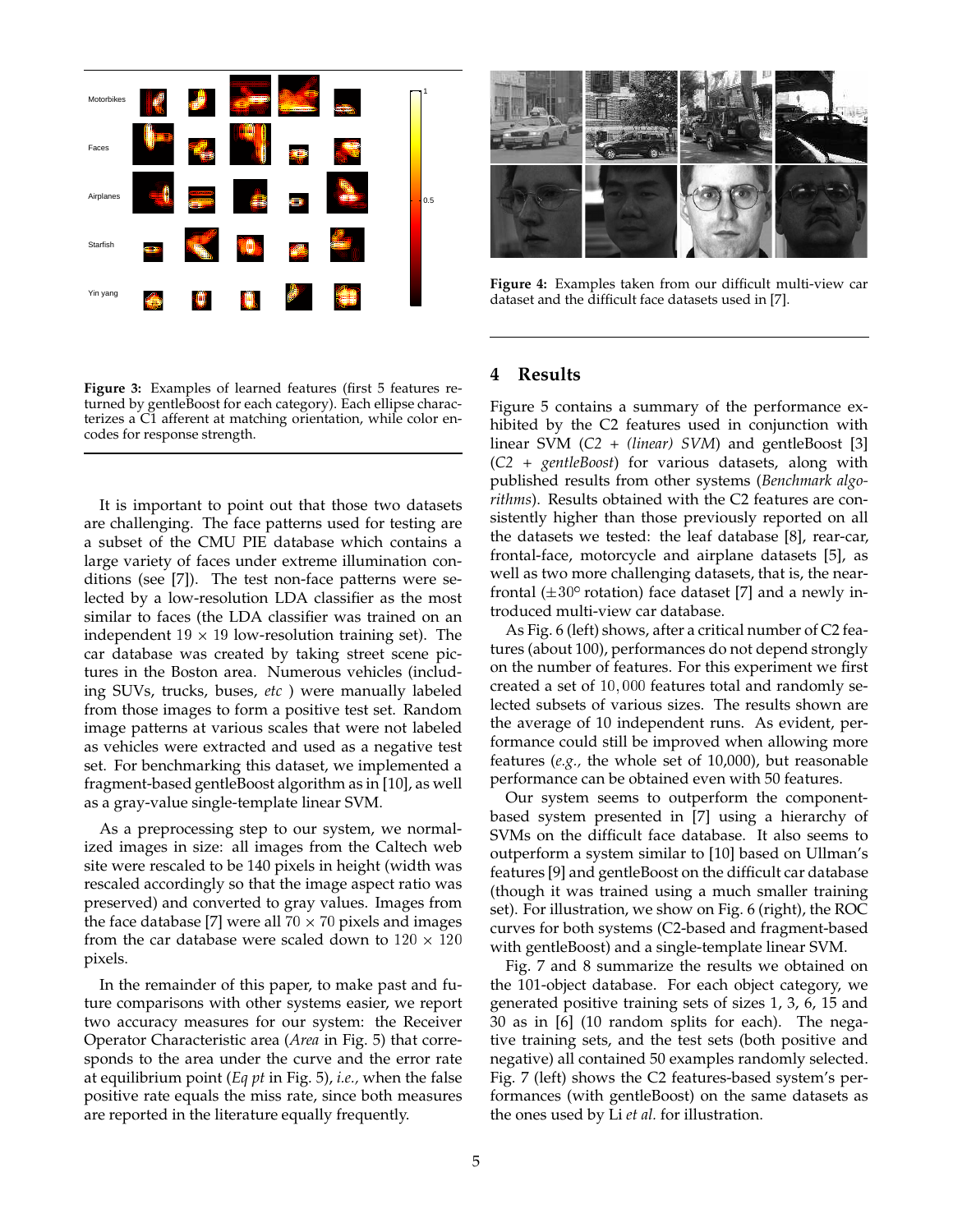|                       | Benchmark algorithms |           | $C2 + \text{gentleBoost}$ |       | $C2 + (linear) SVM$ |       |       |
|-----------------------|----------------------|-----------|---------------------------|-------|---------------------|-------|-------|
| Datasets              | Ref.                 | Area      | Eq pt                     | Area  | Eq pt               | Area  | Eq pt |
| Leaves (Caltech)      | [8]                  | NA        | 84.0                      | 99.4  | 97.0                | 99.5  | 95.9  |
| Cars (Caltech)        | [5]                  | NΑ        | 84.8                      | 100.0 | 99.7                | 100.0 | 99.8  |
| Faces (Caltech)       | $[5]$                | <b>NA</b> | 96.8                      | 99.8  | 98.2                | 99.8  | 98.1  |
| Airplanes (Caltech)   | $[5]$                | NA        | 94.0                      | 99.6  | 96.7                | 98.8  | 94.9  |
| Motorcycles (Caltech) | $[5]$                | <b>NA</b> | 95.0                      | 99.8  | 98.0                | 99.7  | 97.4  |
| Faces                 | $[7]$                | 96.0      | 90.4                      | 99.3  | 95.9                | 99.2  | 95.3  |
| Cars                  | (*)                  | 83.3      | 75.4                      | 98.8  | 95.1                | 97.7  | 93.3  |

**Figure 5:** Sample results obtained by classifying the C2 features (1,000) with both a linear SVM (*C2 + (linear) SVM*) and gentleBoost (*C2 + gentleBoost*) and comparison with existing systems (*Benchmark algorithms*). We report both the ROC area (*Area*) and the error rate at equilibrium point (*Eq pt*). (\*) corresponds to a system we implemented that uses Ullman's features [9] and gentleBoost as in [10].



**Figure 6:** (left) C2 features performances (with gentleBoost) on various Caltech datasets [5] for different numbers of features and (right) ROC curves obtained with the C2 features on the difficult car dataset for comparison with a component-based (gentleBoost) system similar to [10] and a single-template SVM.



**Figure 7:** C2 features performances with linear SVM (left) and gentleBoost (right) on sample categories [6] from the 101-object database for different numbers of positive training examples.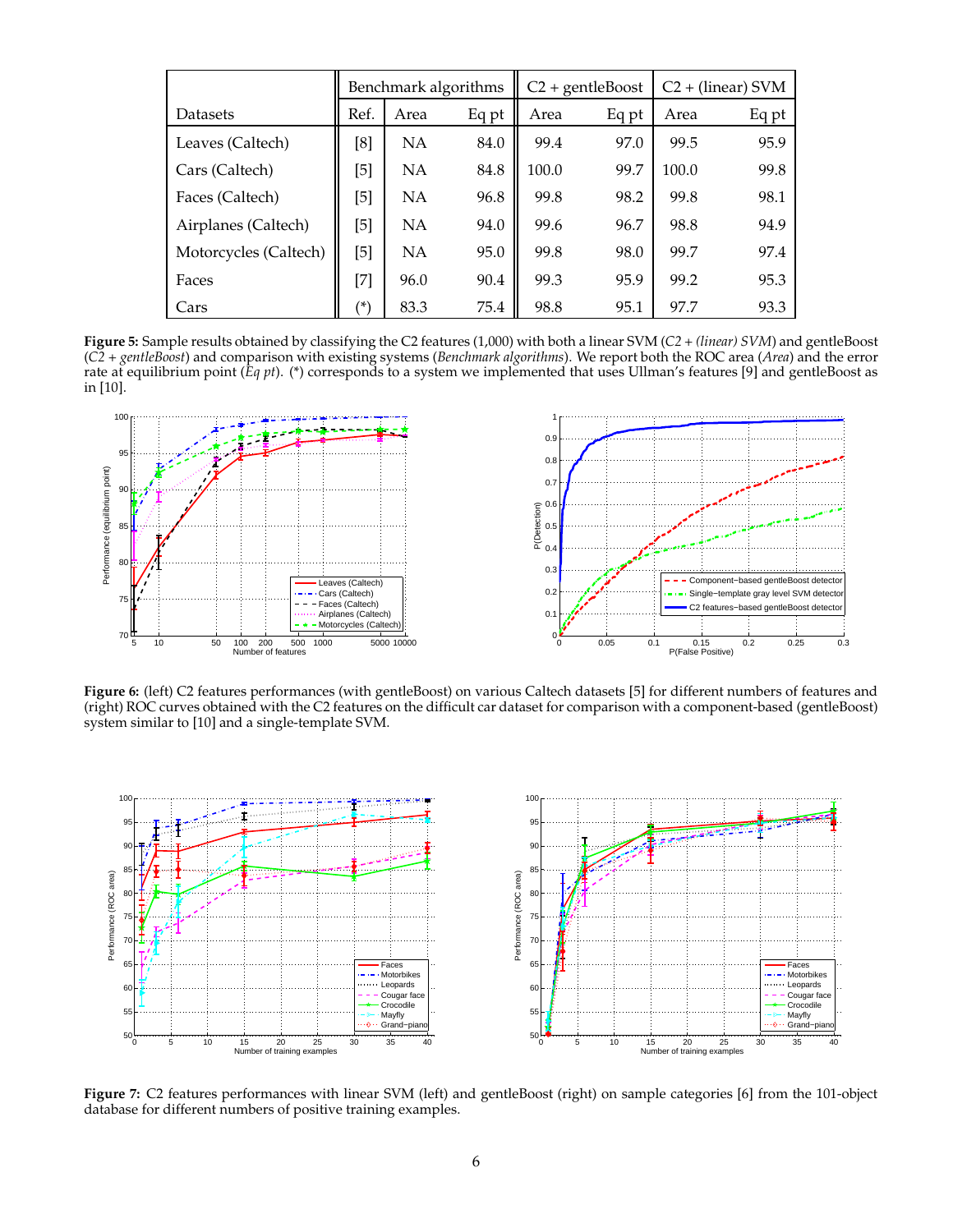

**Figure 8:** Overall peformances (histograms) accross the 101-object categories for the C2 features with (left) linear SVM and (right) gentleBoost and different numbers of positive training examples.



**Figure 9:** Superiority of the C2 *vs.* SIFT-based features on (left) various (Caltech) datasets for different numbers of features and (right) on the 101-object database for different numbers of positive training examples as in [6].

Our gentleBoost system achieves error rates similar to the ones reported in [6], with very few training examples (from 3 to 6) and tends to do better with more examples. It seems that SVM avoids overfitting even for one example – see Fig.  $7$  (left) – and outperforms gentleBoost for *one-shot learning* (learning from one example). However, since SVM does not seem to be able to *select* the relevant features, its performance is lower than gentleBoost as the number of training examples increases (see 15 and 30 examples). Fig. 8 shows the performances of the gentleBoost and SVM classifiers used with the C2 features over all categories and for various training set sizes (each result is an average of 10 different random splits). Each plot is a single histogram of all <sup>101</sup> scores, obtained using a fixed number of training examples, *e.g.,* with 40 examples, the gentleBoost-based system gets 95% correct for 42% of the object categories.

We also compared our C2 features to a system based on Lowe's SIFT features [11]. For this comparison, we neglected all position information recovered by Lowe's algorithm. We selected 1000 random reference keypoints from the training set. Given a new image, we measured the minimum distance between all its keypoints and the 1000 reference key-points, thus obtaining a feature vector of size 1000. Note that Lowe recommends using the ratio of the distances between the nearest and the second closest key-point as a similarity measure. We found instead that the minimum distance leads to better performances than the ratio.

On Fig. 9 (left) we compared the SIFT-based features and the C2 features on various Caltech datasets (leaf, motorcycle, airplane, car and face). The gain in performance obtained by using the C2 features relative to the SIFT-based features is obvious. This is true with gentle-Boost – used for classification on Fig. 9 (left) – but we also found very similar results with a linear SVM. Also, as one can see in Fig. 9 (right), the C2 features performances (error at equilibrium point) for each category from the 101-object database is well above those of the SIFT-based features for any number of training exam-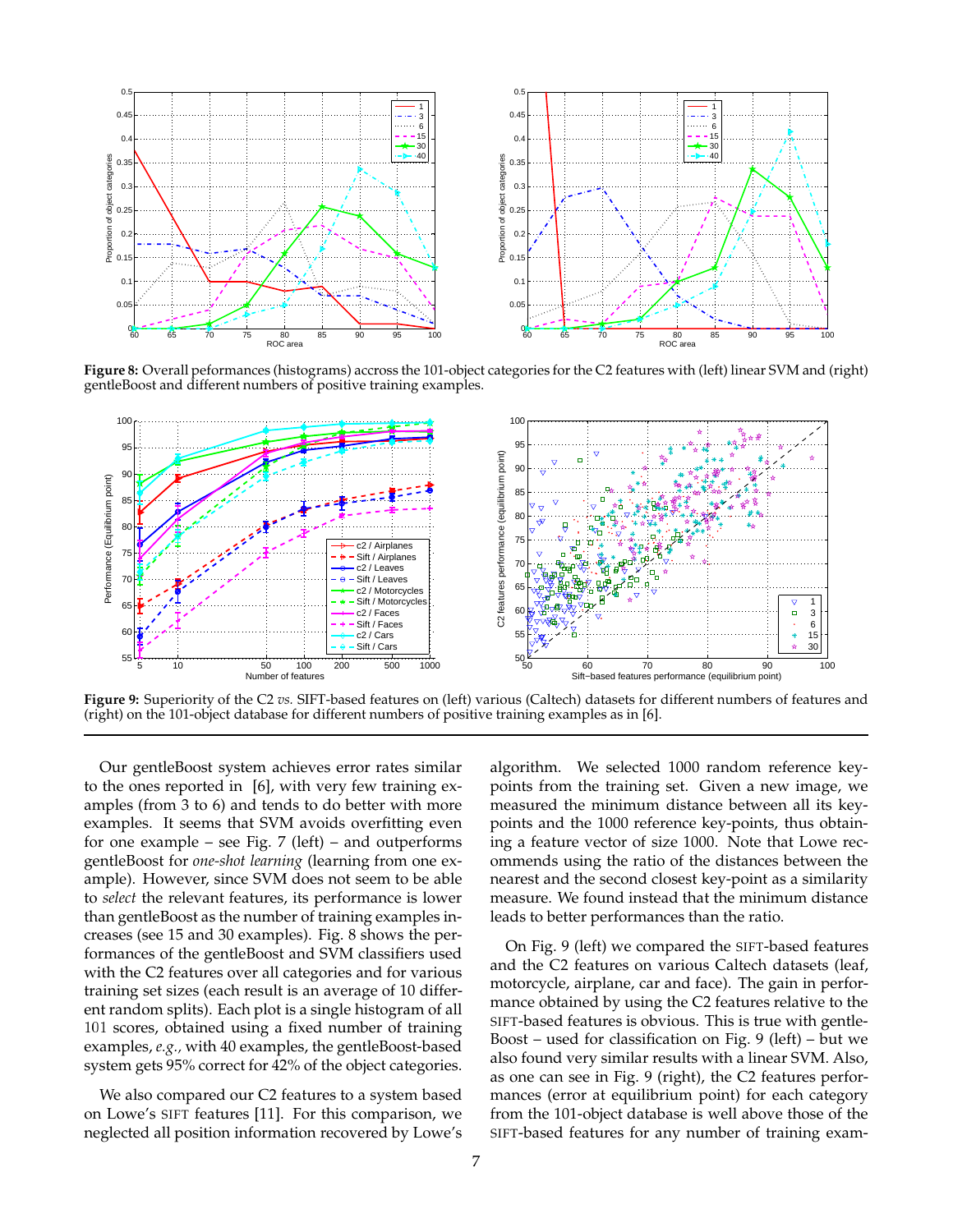![](_page_8_Figure_0.jpeg)

**Figure 10:** (Left) Multiclass classification on 101-object database with linear SVM and (right) Object-specific *vs.* universal features on the 101-object database.

ples. This difference was significant (paired t-test over all training sizes,  $p = 10^{-78}$ ).

Fig. 3 shows examples of features we obtained after training for motorcycle, face, airplane, starfish and yinyang images. This figure shows the five first features selected by the gentleBoost algorithm. Recall that each feature contains  $n \times n \times 4$  elements, where  $n$  is the number of S1 afferents or *patch size* and 4 corresponds to the 4 orientations. For visualization, we collapsed all orientations onto a single map, *i.e.,* each ellipse characterizes a S1 afferent at matching orientation, while color encodes for its response strength. One should keep in mind that this simplified representation is inaccurate : C1 units are translation and scale tolerant *i.e.,* their *preferred stimulus is not unique*. For simplicity, we represent an ellipse in the center of each unit but in practice its exact location may vary. As one can see from Fig. 3, features that were chosen by the boosting algorithm also vary widely from one category to another (both in size and shape).

Finally, we conducted initial experiments on the multiple class case. For this task we used the 101-object dataset. We split each category into a training set of size 15 or 30 and and a test set containing the rest of the images. We used a multiple-class linear SVM to train a classifier. The SVM applied the all-pairs method for multiple labels classification, and was trained on 102 labels (101 categories plus the background category). The number of C2 features used in these experiment was 4075. The results we obtained, averaged over 10 repetitions of the experiments, were 35% correct classification rate when using 15 training examples per class, and 42% correct classification rate when using 30 training examples. Fig. 10 shows the confusion matrix for the 101-object categories.

# **5 Implications for Object Recognition in Cortex**

Our approach is biologically motivated and our system belongs to a family of feed-forward models of object recognition in cortex that have been shown to be able to duplicate neurons' tuning properties in several visual cortical areas. In particular, Riesenhuber & Poggio showed that such a class of models accounts quantitatively for the tuning properties of view-tuned units in inferotemporal cortex (IT) which respond to images of the learned object more strongly than to distractor objects, despite significant changes in position and size [22]. Riesenhuber & Poggio reported performance of the model only on idealized stimuli such as paperclips on a uniform background [23] (no real-world image degradation such as change in illumination, clutter, *etc* ). The success of our extension of their original model on a variety of real-world object databases provides a compelling plausibility proof for this class of feed-forward models.

A long-time goal for computer vision has always been to build a system that achieves human-level recognition performance. Until now, biology had not suggested a good solution. In fact, the superiority of human performances over the best artificial recognition systems has continuously lacked a satisfactory explanation. The computer vision approaches had also diverged from biology: for instance, some of the best existing computer vision systems use geometrical information about objects constitutive parts whereas biology is unlikely to be able to use it - at least in the cortical stream dedicated to shape processing and object recognition. The system described in this paper may be the first counter-example to this situation: it is based on a model of object recognition in cortex [15], it respects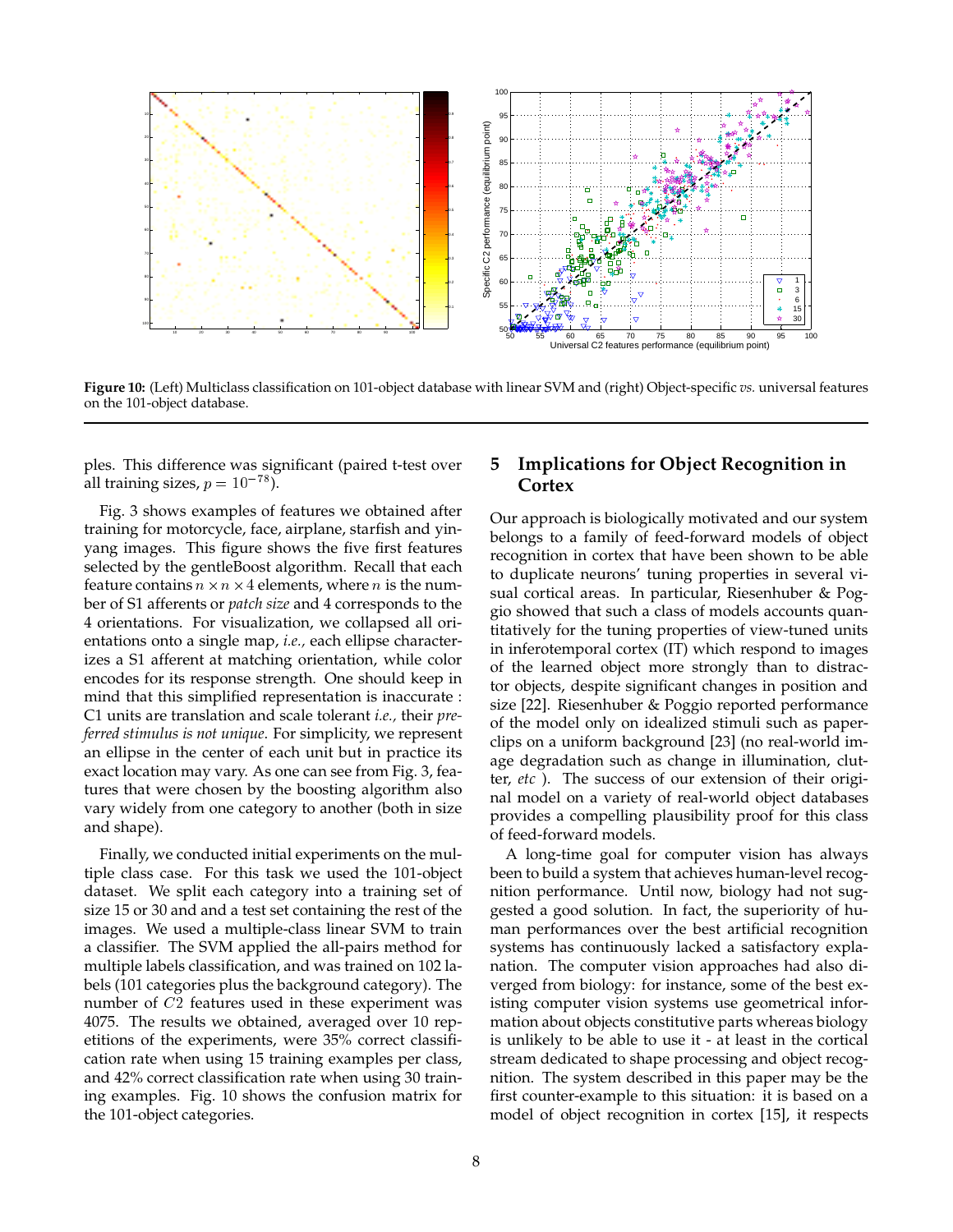| 10 best      |       | 10 worst   |      |  |
|--------------|-------|------------|------|--|
| metronome    | 100.0 | chair      | 73.0 |  |
| inline skate | 99.5  | barrel     | 72.1 |  |
| scissors     | 98.3  | ibis       | 72.1 |  |
| pagoda       | 98.1  | octopus    | 71.6 |  |
| trilobite    | 97.9  | cup        | 71.3 |  |
| faces        | 97.3  | cannon     | 71.1 |  |
| accordion    | 97.2  | wheelchair | 70.8 |  |
| minaret      | 96.2  | lamp       | 70.6 |  |
| faces easy   | 95.7  | flamingo   | 68.4 |  |
| car side     | 95.7  | ewer       | 62.9 |  |

**Table 2:** 10 best and 10 worst categories (*Eq pt*) from the 101-object database.

the properties of cortical processing (including the absence of geometrical information) while showing performance at least comparable to the best computer vision systems.

We finally show results suggesting that it is possible to perform robust object recognition from C2 features learned from natural images. In Fig. 10, we compare the performances of two sets of features on the 101-object database: (1) a set of *object-specific* features that were learned from the training set of the target object category (<sup>20</sup> features per training image); and (2) a *universal* set of 10; <sup>000</sup> features that were learned from a general set of natural images (downloaded from the web). While the *object-specific* set performs significantly better with enough training examples ( $p = 3.7 \cdot 10^{-7}$ , paired t-test for 30 training examples), the situation is reversed for small training sets ( $p = 7.5 \cdot 10^{-12}$ , paired t-test for 1 training example).

This apparent superiority of the *universal* set over the object-specific one for small training sets is somewhat counter-intuitive and very interesting. First, the *universal* feature set is less prone to overfitting with few training examples (recall that both the features learning and classifier training is performed on the same set in the *object-specific* case). Second, the size of the *universal set* is constant regardless of the number of training examples (10,000), while the size of the *object-specific* set is much smaller (20 times the number of training images).

We believe that this represents a relevant and intriguing result on its own - towards the holy grail of finding the elusive *universal dictionary of visual shapes*. Our results also suggest that it should be possible for biological organisms to acquire a basic vocabulary of features early in development while refining it with more specific features during adulthood. The latter point is consistent with reports of plasticity in inferotemporal cortex from adult monkey [22, 24] (our C2 features complexity and sizes are consistent with neurons receptive field in posterior IT [24]).

#### **6 Discussion**

In the present paper we described a new framework for robust object recognition: our system first computes a set of biologically-inspired scale- and translationinvariant C2 features from a training set of images. We then run a standard classifier on the vector of features obtained from the input image. We showed that our approach exhibits outstanding performances on a variety of image datasets.

**A biologically-inspired state-of-the-art approach.** While significantly simpler than other state-of-the-art systems, our approach nonetheless exhibits consistently better results than all systems we have compared it to. For instance, the systems described in [5, 6, 8] involve the estimation of probability distributions; [7] uses a hierarchy of SVM classifiers and requires correspondences between positive training images (3D head models).

We also showed that a relatively small number of features (about 50) is sufficient to achieve reliable object recognition. However, performances can be increased significantly by adding more features. Interestingly, the number of features needed to reach the plateau (about 5,000 features) is much larger than the number used by current systems (on the order of 10-100 for [7, 9, 10] and 4-8 for constellation approaches [5, 6, 8]).

**On the role of relative geometry for generic object recognition.** It is also important to point out that, contrary to recent trends — but consistent with neurophysiology constraints – we do not model local object geometry. The constellation approaches [5, 6, 8] rely on a probabilistic shape model; in [7] the position of the facial components is passed to a combination classifier (along with their associated detection values); in [10] object parts are searched only in their approximated expected position. We should emphasize that the absence of shape information in our approach follows directly the standard model; it was therefore guided by what we know about properties of visual processing within the sequence of visual areas comprising the ventral stream, which is responsible for object recognition.

**Use of prior** *vs.* **use of negative examples.** In recent years, generative models have gained popularity in object recognition applications. In particular, it was recently shown that generative models combined with the use of prior category information could produce systems able to learn from few examples [6]. Our system does not exploit any prior, but instead uses a training set which contains negative examples. Negative examples provide extremely useful information to our classifier with little cost (negative examples are easy to obtain). Note that in the tests reported here, we did not tune any parameter to obtain optimal performance. Instead, we tuned the parameters to match what is known about the primate visual system.